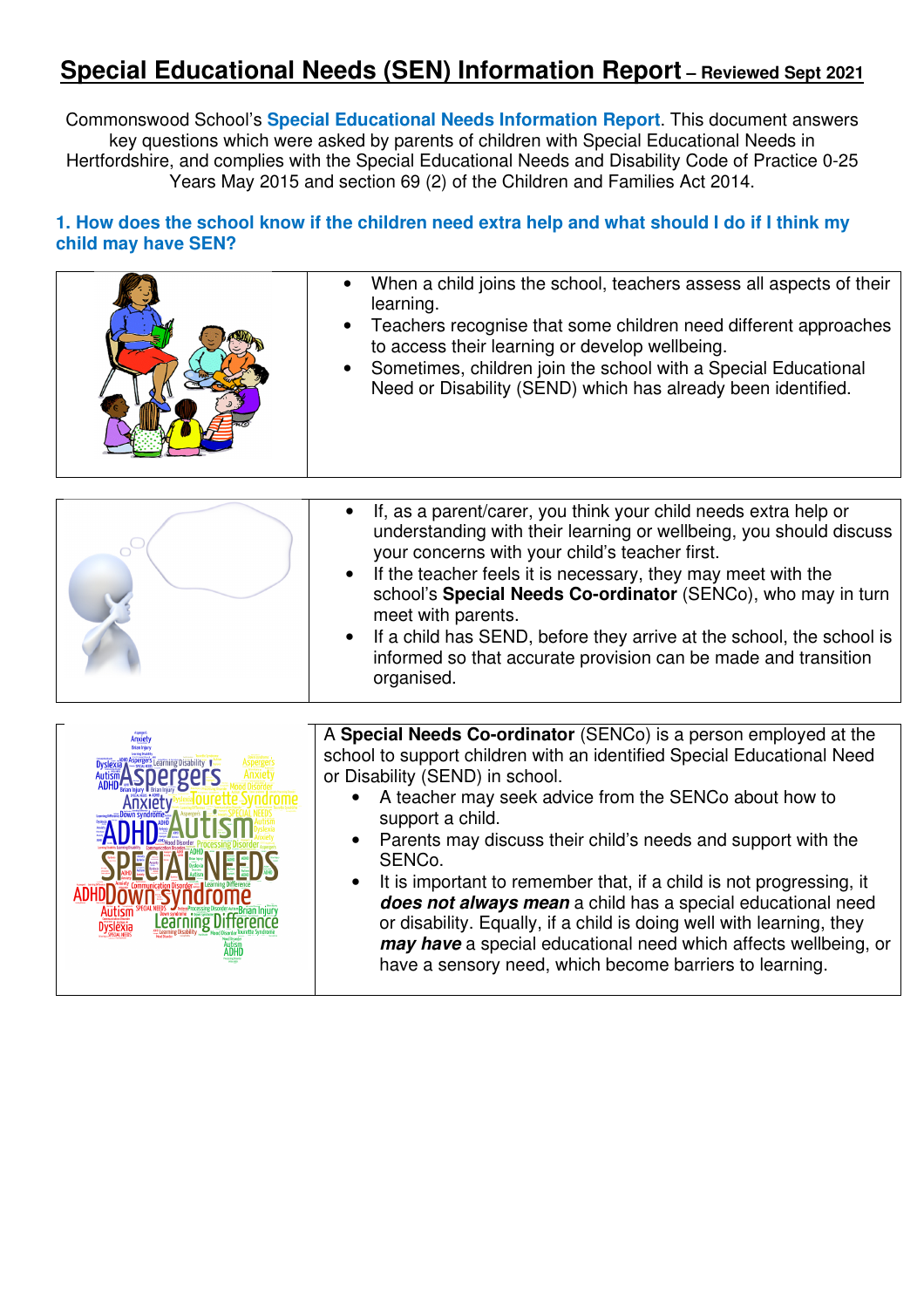| 櫞<br>鬱<br>Department<br>Department<br>for Education<br>of Health                                                                                                                                                                                                          | The SEND Code of Practice 2015 states that, 'A child of compulsory<br>school age or a young person has a learning difficulty or disability if he or<br>she:                                                                                                                                                       |
|---------------------------------------------------------------------------------------------------------------------------------------------------------------------------------------------------------------------------------------------------------------------------|-------------------------------------------------------------------------------------------------------------------------------------------------------------------------------------------------------------------------------------------------------------------------------------------------------------------|
| <b>Special educational</b><br>needs and disability<br>code of practice:<br>0 to 25 years<br><b>Statutory quidance for organisations</b><br>which work with and support children<br>and young people who have special<br>educational needs or disabilities<br>January 2015 | has a significantly greater difficulty in learning than the majority of<br>others of the same age,<br>has a disability which prevents or hinders him or her from making<br>use of facilities of a kind generally provided for others of the same<br>age in mainstream schools or mainstream post 16 institutions. |

#### **Early support and identification of SEND is key**

- A child's SEND may be identified at a young age and we advocate early support and identification.
- Sometimes, as a child moves through the school, their SEND may become more apparent at a later stage, and again, a swift response is essential.
- The school refers to the **'Hertfordshire County Council Targeted Services Offer to Special Educational Needs and Disability (SEND)'** to identify a child's need and the level of support they require.

# **2. How will the school staff support my child?**

**Class teachers** are responsible for the provision of children with SEND, including when a child is supported by a teaching assistant.

- Learning is carefully planned by *teachers* for all children with different abilities in their class.
- A child may receive extra support in small groups or, at times, on a one to one basis in class.
- A **'graduated approach'** is taken to support children with SEND.
- Teachers **'Assess, plan, do and review'** provision and outcomes three times a year so that children with SEND achieve their best.
- Teachers and the SENCo create an 'Individual Provision Plan' with parents and pupils to monitor progress over time. This records:
	- $\triangleright$  a child's strengths and needs,
	- $\triangleright$  strategies and adjustments,
	- $\triangleright$  group or individual work which is set out so pupils reach targets,
	- $\triangleright$  pupil and parent voice.
- The SENCo may refer to specialists if further support is needed.
- Staff working in the school have regular training so they understand and respond accurately to the needs of children with SEND.

# **3. How will I know how my child is doing?**

|           | <b>Contact with parents is essential.</b>                                                                          |
|-----------|--------------------------------------------------------------------------------------------------------------------|
|           | The school provides three meetings each year for parents of children with<br>SEND to discuss progress and actions. |
|           | 'Individual Provision Plans' set out the provision and outcomes for pupils<br>with SEND.                           |
| $\bullet$ | Teachers are available to discuss concerns as they arise.                                                          |
| $\bullet$ | Specialist outside agency workers sometimes provide reports for                                                    |
|           | parents. (See Q7 below for information about outside agency workers)                                               |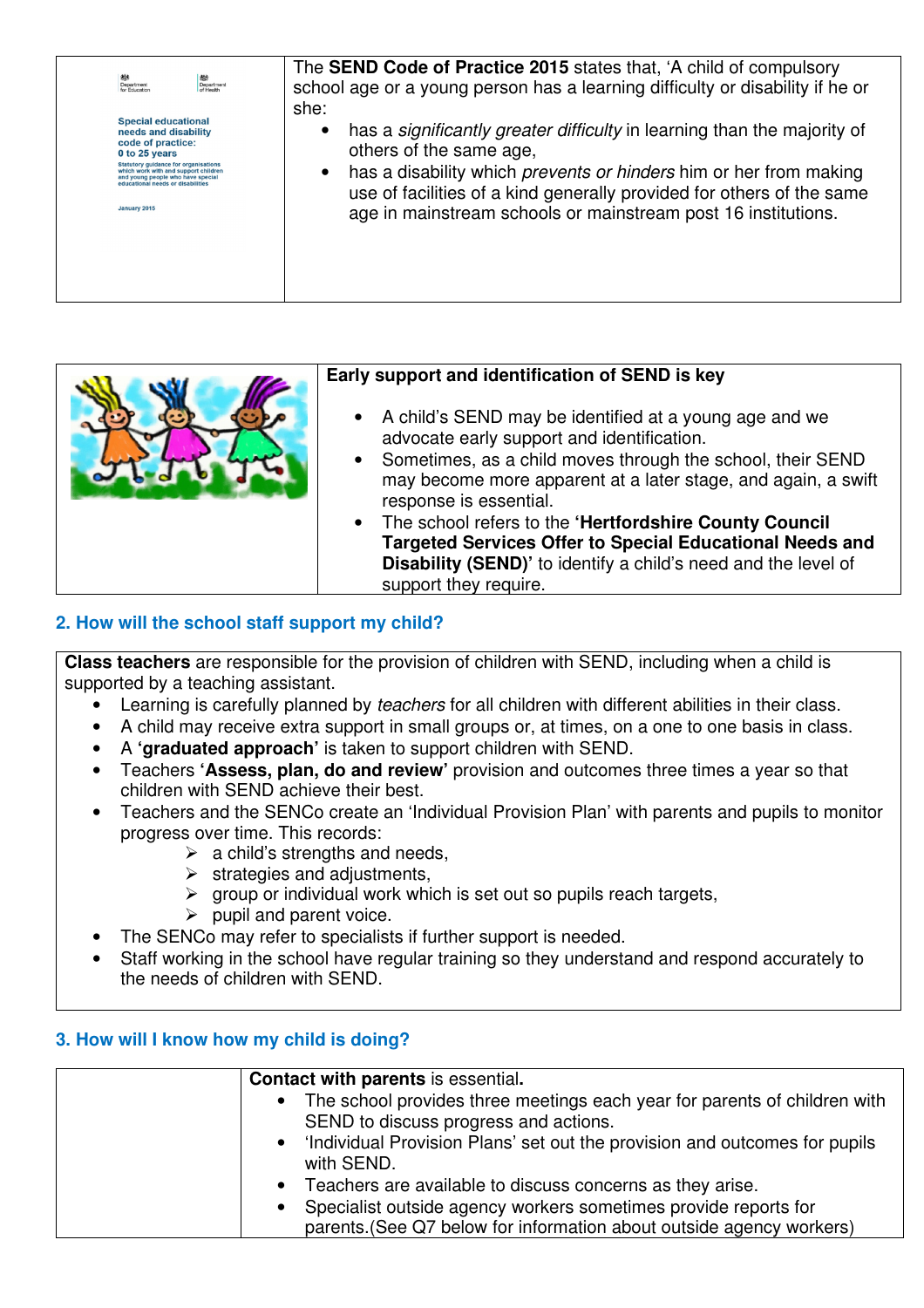# **4. How will the learning and development provision be matched to my child's need?**



The **first response** to a child who may have SEND

- High quality teaching in the classroom, where learning is adjusted to meet the needs of a child.
- Secure assessment and monitoring over a set time in school.
- Views of those who work with the child in school, parents and the pupil, are taken to give a clear analysis of the pupils needs.
- Adjustments, interventions and some 1:1 support may be put in place to address the child's needs
- Advice from outside agencies may also be sought.

```
If a child's needs have been met through effective intervention, a SEND
may not be identified.
```

|                                                     | When a child does have a Special Educational Need identified.                                                                                                                                                                                                                                                                                                                                                                                                                                                                                                                                                                                                                                                                                                                                                                                                                                                                                                                                                                                                                                                                                                                                                                                                                                                                                                                                                                                                                                                                              |
|-----------------------------------------------------|--------------------------------------------------------------------------------------------------------------------------------------------------------------------------------------------------------------------------------------------------------------------------------------------------------------------------------------------------------------------------------------------------------------------------------------------------------------------------------------------------------------------------------------------------------------------------------------------------------------------------------------------------------------------------------------------------------------------------------------------------------------------------------------------------------------------------------------------------------------------------------------------------------------------------------------------------------------------------------------------------------------------------------------------------------------------------------------------------------------------------------------------------------------------------------------------------------------------------------------------------------------------------------------------------------------------------------------------------------------------------------------------------------------------------------------------------------------------------------------------------------------------------------------------|
| <b>SSESS</b><br>စ္ခ<br><b>Wertiles</b><br>$\bullet$ | The required 'SEN Support' is put in place with a view to removing<br>the child's barriers to learning.<br>The school uses the 'Hertfordshire County Council Targeted<br>Services Offer to Special Educational Needs and Disability<br>(SEND)' to identify a child's need and the level of support they may<br>require. This 'offer' identifies the level of support a child may require<br>in each area of identified SEND. This may be 'Universal', 'Universal<br>Plus', 'Targeted, 'Targeted Plus' or 'Specialist' support.<br>A child with SEND may be placed on the school SEND register.<br>$\bullet$<br>'SEN Support' is based on a four part cycle known as the<br>'Graduated Approach' of 'Assess, Plan, Do, Review'. This<br>process supports the idea of best ' <b>Outcomes'</b> for the child which<br>should be ambitious and based on high expectations.<br>Outcomes can be linked to a child's learning or wellbeing and are<br>based on the wishes of the pupil and parent and expertise of the<br>teacher.<br>A child may require outside agency support.<br>A family and child may need a <b>Family First Assessment</b> if several<br>outside agencies are involved. This means all agencies can liaise<br>together to agree on the best outcomes for the child. These<br>outcomes are reviewed every 6 weeks in meetings which usually<br>take place in school.<br>If a pupil has not made progress towards outcomes, regardless of the<br>continual, 'asses, plan, do, review' cycle, parents may need to consider an |
|                                                     | assessment for an <i>Education and Health Care Plan</i> (see Q9 for more                                                                                                                                                                                                                                                                                                                                                                                                                                                                                                                                                                                                                                                                                                                                                                                                                                                                                                                                                                                                                                                                                                                                                                                                                                                                                                                                                                                                                                                                   |
|                                                     | information).                                                                                                                                                                                                                                                                                                                                                                                                                                                                                                                                                                                                                                                                                                                                                                                                                                                                                                                                                                                                                                                                                                                                                                                                                                                                                                                                                                                                                                                                                                                              |

**5. What support will there be for my child's overall wellbeing?**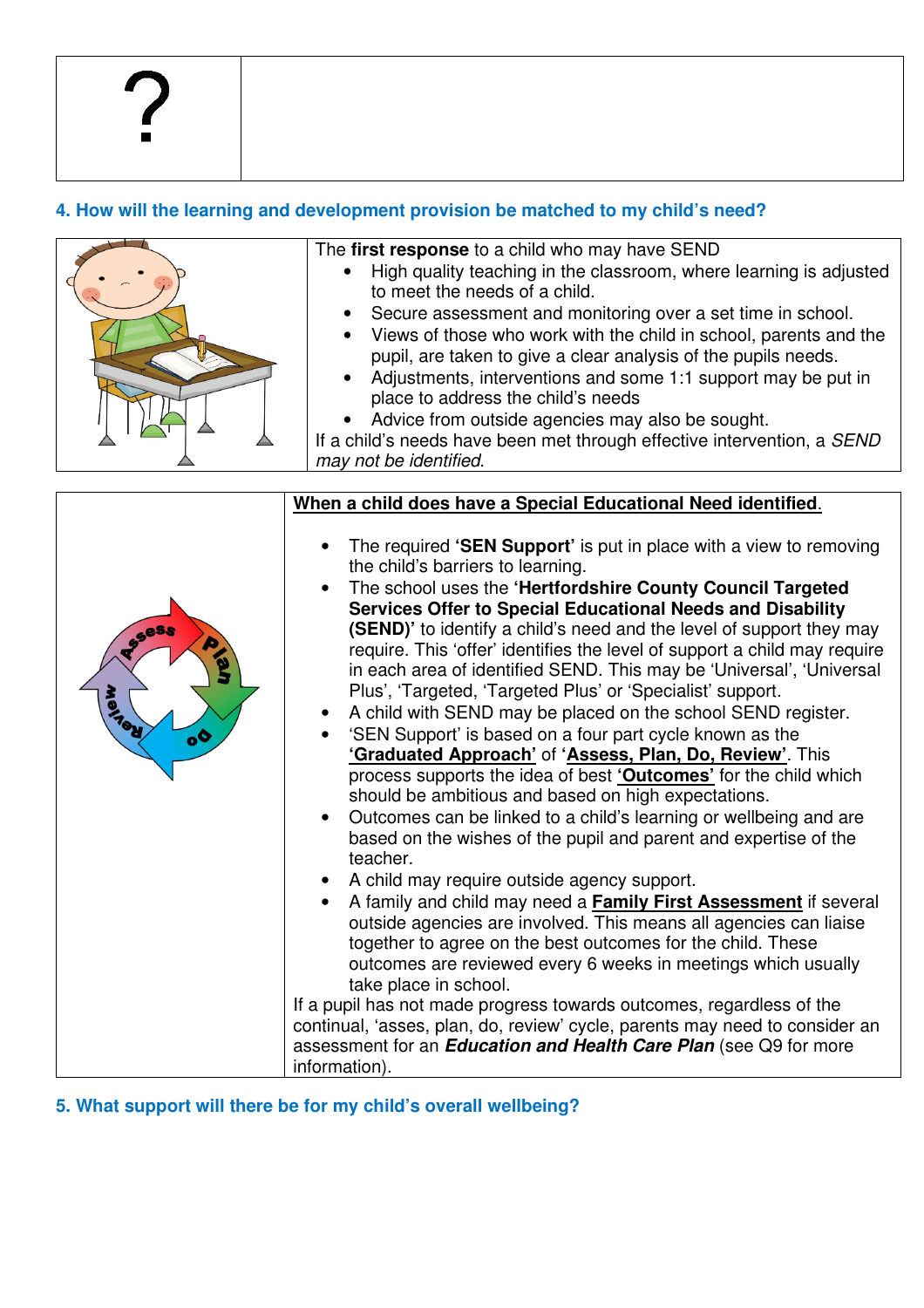

# **6. What training have the staff, supporting children with SEND had or are having?**

### **7. What specialist services and expertise are available at or accessed by the school?**



**Outside agency professionals** are experts in different areas of SEND. These professionals may come into school to see a child, or see children outside of school in clinics or at home. They give their expert advice about how we can support a child's SEND to staff working in school and to parents.

- Where appropriate, some parents might meet with professionals and outside agencies in or outside of school.
- Outside agencies often provide written advice for parents and for the school. The **'Hertfordshire County Council Targeted Services Offer to Special Educational Needs and Disability (SEND)'**  identifies the level of support a pupil may require in school and when it is pertinent for the SENCo to refer to outside agency involvement.

According to the needs of the school, at a given time, specialist services are available or accessed by the school. Some include those listed below.

- Advisory or specialist Teachers: Autism, Speech and Language Communication Needs (SLCN), Hearing and Visual Impairment Services.
- $\triangleright$  Counsellor in school counselling service.
- $\triangleright$  Educational Psychologist (EP)
- $\triangleright$  Family Support Worker Sian Mills
- $\triangleright$  Occupational Therapy (OT)
- $\triangleright$  Swallow Dell HUB outreach services
- $\triangleright$  Primary Support Base (PSB) Springmead Behaviour Support Base
- $\triangleright$  School Nurse.
- $\triangleright$  Specialist Play Therapist
- $\triangleright$  Specific learning Difficulties Base
- $\triangleright$  Speech and Language Therapy (SaLT)
- Where necessary the SENCo will refer a pupil to an outside agency for advice after discussion and agreement from parents.
- Children must meet criteria to be referred to these services. In some cases the school must demonstrate that they have tried to address a child's needs through provisions at school level first.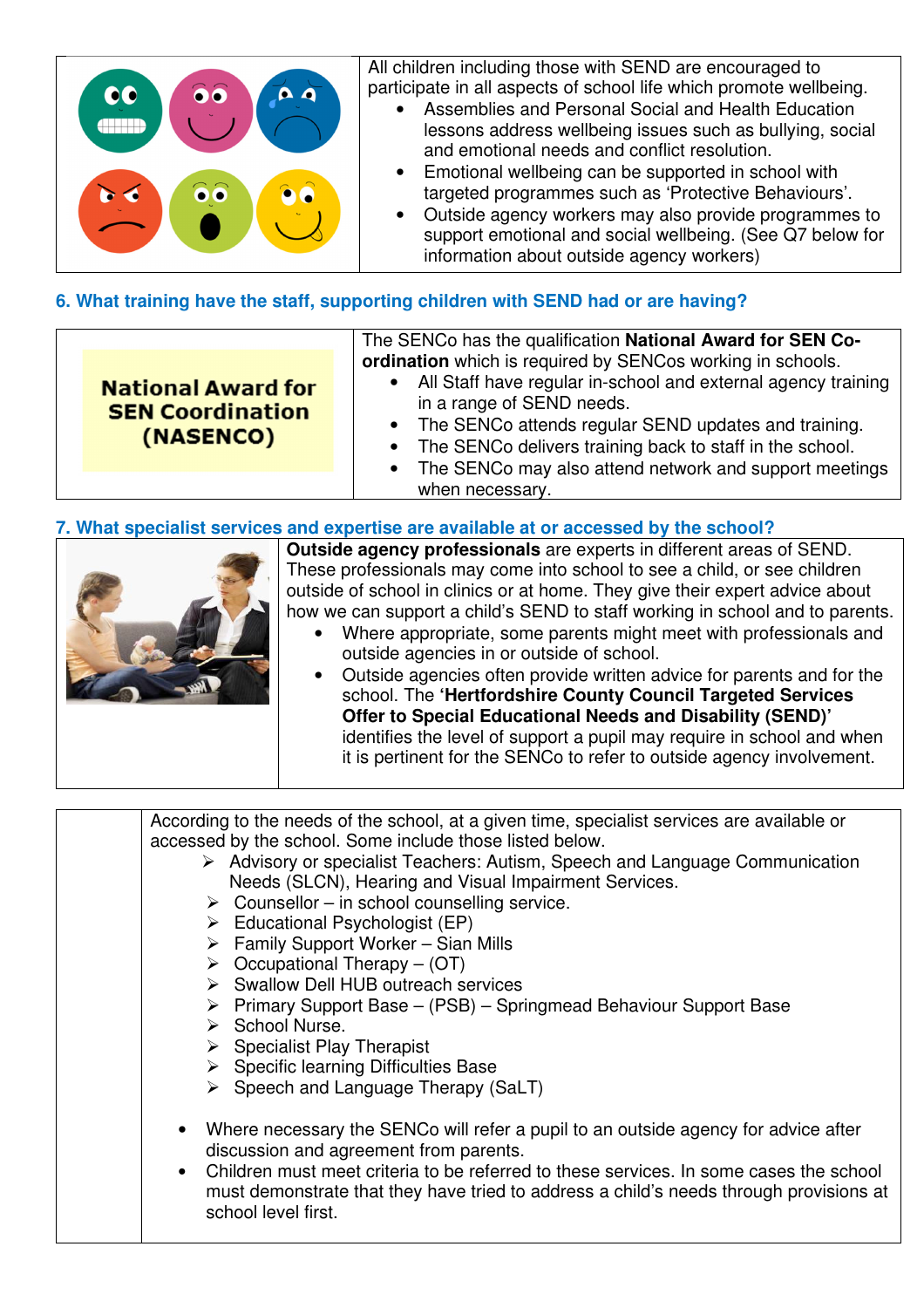## **8. How will you help me to support my child's learning?**



### **9. How will I be involved in discussions about and planning for my child's education?**

|  | The parents of children with SEND meet with class teachers, with their<br>children, at least three times a year so that parents and pupils can<br>contribute to the 'assess, plan, do, review' cycle.<br>• Some children and families with multiple needs may have an Early<br>Help assessment which enables all the services working with a family,<br>to work together and share information.<br>• Some children, with complex SEND, will have an 'Education, Health<br>and Care Plan' (EHCP) which replaces what was known previously as<br>a 'Statement of SEN'. This is a statutory document administered by<br>Local Education Authority Special Educational Needs officers, ensuring<br>that a child receives the provision they need and that the parental<br>wishes are taken in to account. |
|--|-------------------------------------------------------------------------------------------------------------------------------------------------------------------------------------------------------------------------------------------------------------------------------------------------------------------------------------------------------------------------------------------------------------------------------------------------------------------------------------------------------------------------------------------------------------------------------------------------------------------------------------------------------------------------------------------------------------------------------------------------------------------------------------------------------|
|--|-------------------------------------------------------------------------------------------------------------------------------------------------------------------------------------------------------------------------------------------------------------------------------------------------------------------------------------------------------------------------------------------------------------------------------------------------------------------------------------------------------------------------------------------------------------------------------------------------------------------------------------------------------------------------------------------------------------------------------------------------------------------------------------------------------|

### **10. How will my child be included in activities outside the classroom including school trips?**



- School trips will always be discussed with individual parents when necessary.
- Risk assessments are always carried out. An endeavour to make 'reasonable adjustments' are made to ensure all children are included and able to take part in all areas of school life.

#### **11. How accessible is the school environment?**



- All Hertfordshire schools comply with the Equality Act 2010 and make reasonable adjustments to include all children.
- Specific requirements will be discussed as they arise.
- The school has an accessibility plan which is updated regularly.

**12. Who can I contact for further information?**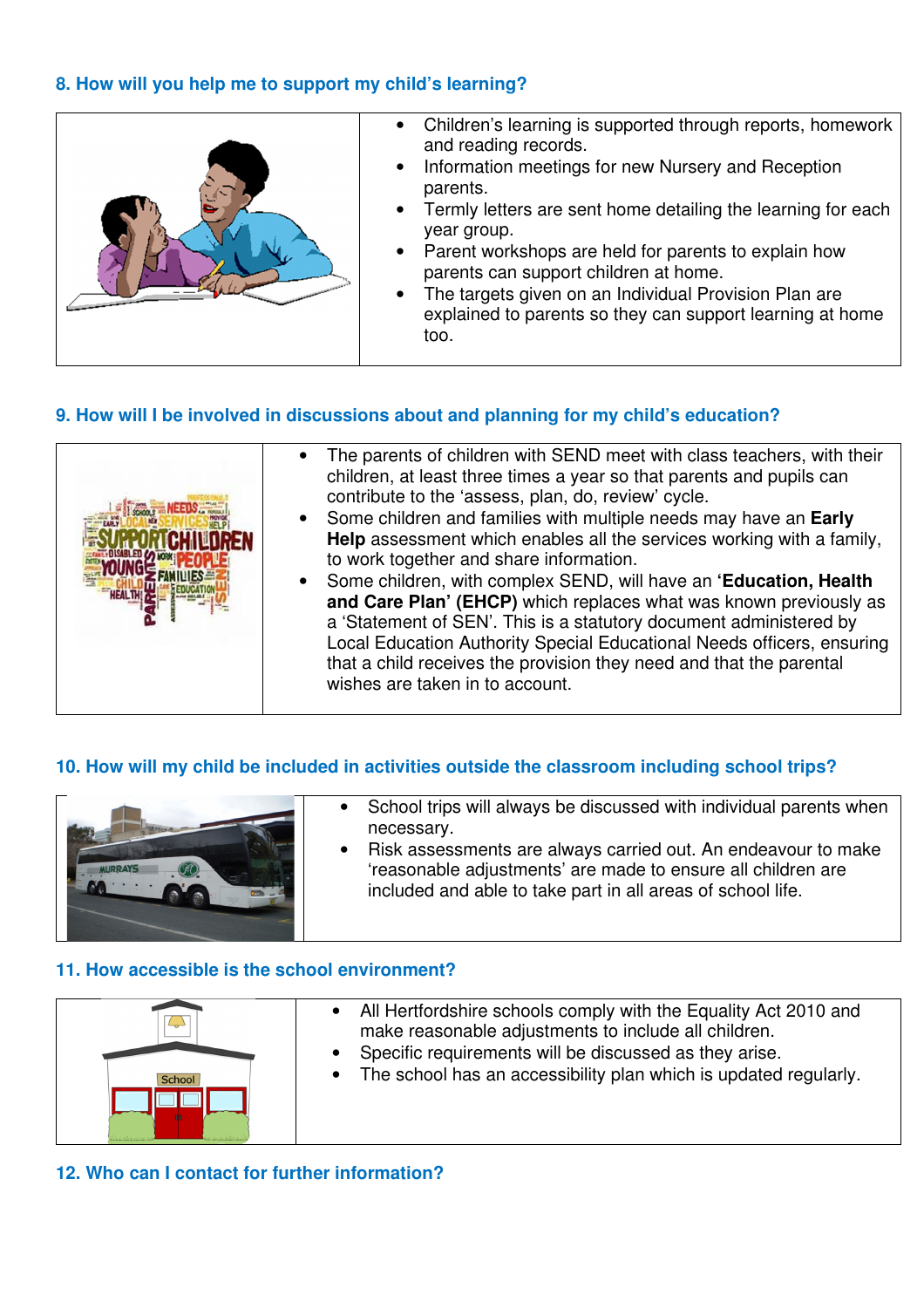|                 | In the first instance, always contact your child's class teacher and / or |
|-----------------|---------------------------------------------------------------------------|
|                 | SENCo to signpost you.                                                    |
|                 | Contact the school SEND Governor                                          |
|                 | • Contact the SEND Officer employed by the Local Education Authority      |
| <b>GOVERNOR</b> | who deals with enquiries.                                                 |
|                 | • Look at the 'Hertfordshire County Council Targeted Services Offer to    |
|                 | Special Educational Needs and Disability (SEND)'                          |
|                 | • Look in the 'SEND Code of Practice 0-25' May 2015 for guidance.         |
|                 | www.localoffer@hertfordshire                                              |

## **13. How will the school prepare and support my child to join the school, transfer to a new school or the next stage of education and life?**

| <b>Home</b>                     | <b>Transitions</b> are an important part of 'SEN Support' and will be planned for                                            |
|---------------------------------|------------------------------------------------------------------------------------------------------------------------------|
| <b>Pre-school</b>               | between new schools and all transitions within school.                                                                       |
| <b>Nursery</b>                  | • Transition plans are drawn up in the summer term for pupils in school.                                                     |
| <b>Infants</b><br><b>Junior</b> | • Our school works closely with all settings at the time of transition,<br>whether a child is joining or leaving the school. |
| <b>Secondary</b>                | • Extra visits to new schools can be arranged for pupils with SEND. In                                                       |
|                                 | the same way we work closely with secondary schools to ensure                                                                |
|                                 | smooth transition and the transfer of relevant information.                                                                  |

## **14. How are the school's resources allocated and matched to children's special educational needs?**

|  | • The school has a budget for SEND, which is allocated to<br>physical or human resources to meet the needs of children<br>with SEND.<br>• When a pupil requires a high degree of adult support to access<br>their learning, they will have an Education and Health Care<br>Plan (EHCP) in place. Funding is allocated by the Local<br>Authority through the EHCP, using a banding system, to meet<br>the level of support the child may need in school.<br>• Families with a 'Families First Assessment' may be able to<br>apply for funding from 'personalised commissioning'. |
|--|---------------------------------------------------------------------------------------------------------------------------------------------------------------------------------------------------------------------------------------------------------------------------------------------------------------------------------------------------------------------------------------------------------------------------------------------------------------------------------------------------------------------------------------------------------------------------------|
|--|---------------------------------------------------------------------------------------------------------------------------------------------------------------------------------------------------------------------------------------------------------------------------------------------------------------------------------------------------------------------------------------------------------------------------------------------------------------------------------------------------------------------------------------------------------------------------------|

# **15. How is the decision made about how much support my child will receive?**



**16. How can I find information about the Local Authority's Local Offer of services and provision for children and young people with special educational needs and disability?**